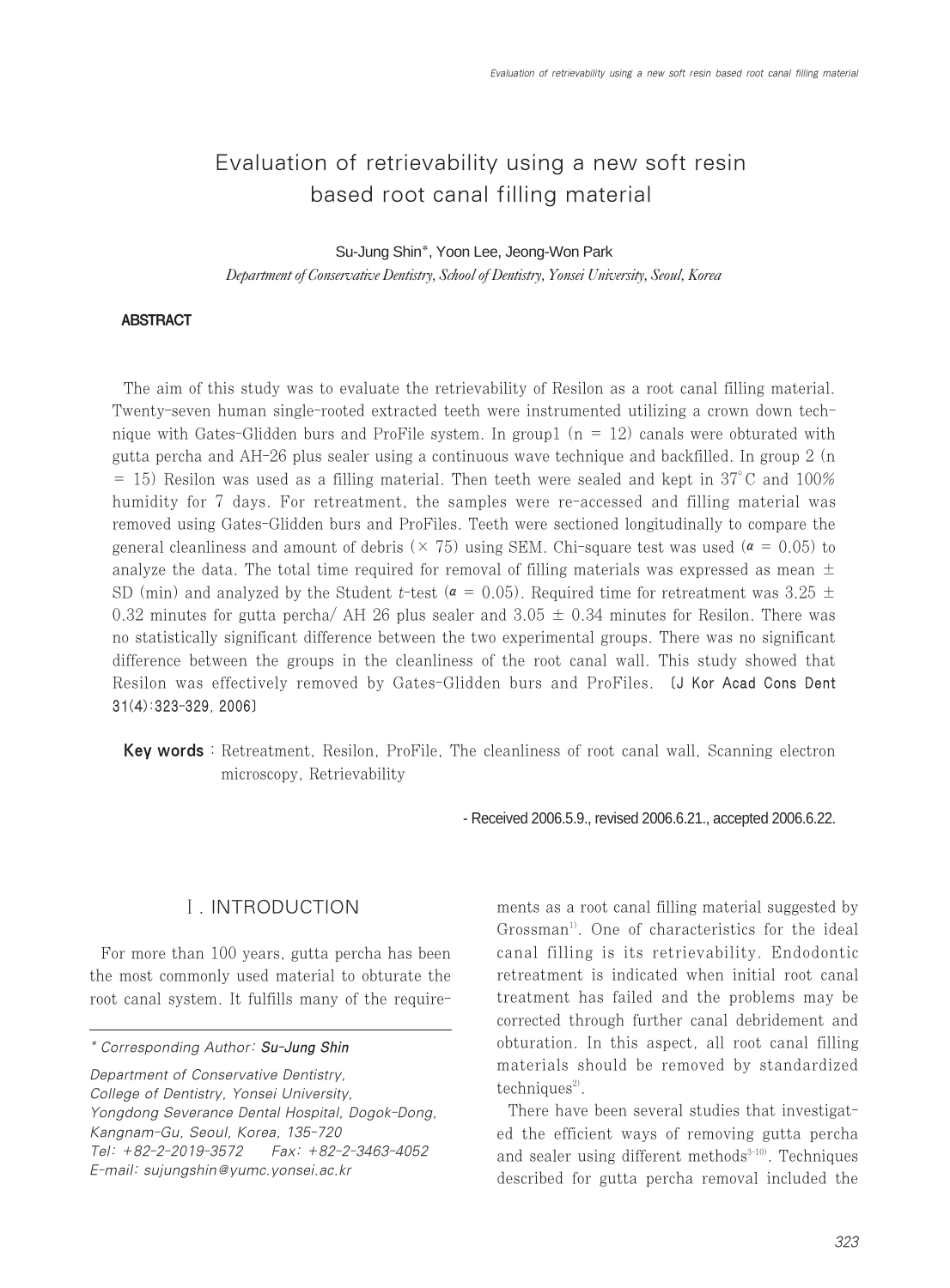use of rotary instruments, heat carriers and solvents. In many studies the use of NiTi rotary instruments has been recommended for gutta percha removal and various studies have reported its efficacy, cleaning ability and safety. Hulsmann and Bluhm<sup>6)</sup> demonstrated that ProTaper rotary instruments were time saving for removing gutta percha. They also showed that the use of solvent was not significantly effective in removing the filling material from the root canal.

Recently, a new root canal filling material was introduced. Resilon (Epiphany, Pentron, Wallingford, CT, USA) is a thermoplastic synthetic polymer-based root canal filling material containing bioactive glass and radiopaque fillers<sup>11</sup>. According to the manufacturer's claim, it performs like gutta percha and has similar handling properties. Epiphany sealer is a dual curable resin composite sealer with various fillers. Resilon is emerging as an alternative to gutta percha and has been used clinically in many practices for more than 2 years. Regardless of the manufacturer's claims, it is expected that the removal of this material will be necessary in some situations. However, there are only few studies regarding the removal efficacy of this new filling material<sup>12-14)</sup>.

The purpose of the present study was to determine the retrievability of Resilon compared with conventional gutta percha and sealer obturation.

# Ⅱ. MATERIALS AND METHODS

#### Preparation of the teeth

Twenty-seven extracted human anterior teeth and premolars were obtained and stored in normal saline after sterilization. The total root length was adjusted to 12 ㎜ by removing a part of crown portion. A radiograph was taken for each tooth and only roots with radiographically visible single canals were selected. A size 10 K-file was passed 0.5 ㎜ beyond the apex under the microscope (Carl-Zeiss, Oberkochen, Germany) and the working length recorded as being 1.00 ㎜ less than that length.

All canals were prepared by the same operator

using a standardized manner. Sizes 4,3 and 2 Gates-Glidden burs were used for coronal flaring. The canals were instrumented with sizes 15 and 20 K-files to the working length. This was followed by preparation with a series of ProFiles (Dentsply, Tulsa, OK, USA) rotated at 300 rpm. Preparation was completed when a 0.04 taper ProFile with a tip equivalent to ISO size 35 reached the working length. All canals were irrigated with 3.0% NaOCl and 17% EDTA. RC Prep (Premier, Plymouth Meeting, PA, USA) was used as a lubricant.

The teeth were randomly divided into two groups to receive either gutta percha or Resilon as the obturation material.

Group 1 ( $n = 12$ ): obturation using gutta percha and AH 26 plus sealer

A fine-medium gutta percha cone was trimmed using a gutta gauge (Dentsply, Tulsa, OK, USA) to fit at the working length or at most 1.0 ㎜ short from the working length. An equivalent sized system B plugger (SybronEndo, Orange, CA, USA), prefitted to the 4 ㎜ short of the working length,was selected. Canals were dried with paper points and the gutta percha cone was lightly coated with AH 26 plus sealer (Dentsply, Tulsa, OK, USA). The system B unit was set at 230℃ and power 10 for obturation. After inserting the system B plugger to cut the coronal part of gutta percha, downpacking was performed to the previously determined length. Canals were backfilled with Obtura II (Spartan, Fenton, MI, USA) and condensed with S-Kondensors (Spartan, Fenton, MI, USA).

Group 2 ( $n = 15$ ): obturation using Resilon

Preparation of the canals before obturation was the same as group 1 except for the final rinse. Instead of 3.0% NaOCl, 2% Chlorhexidine was used as a final irrigant. Obturation was done following the manufacturer's instructions. The selfetching primer (Epiphany Primer) was introduced into the canals with paper points to coat the root canals walls. In 25 seconds, excess primer was removed with new dry paper points. Then, fine-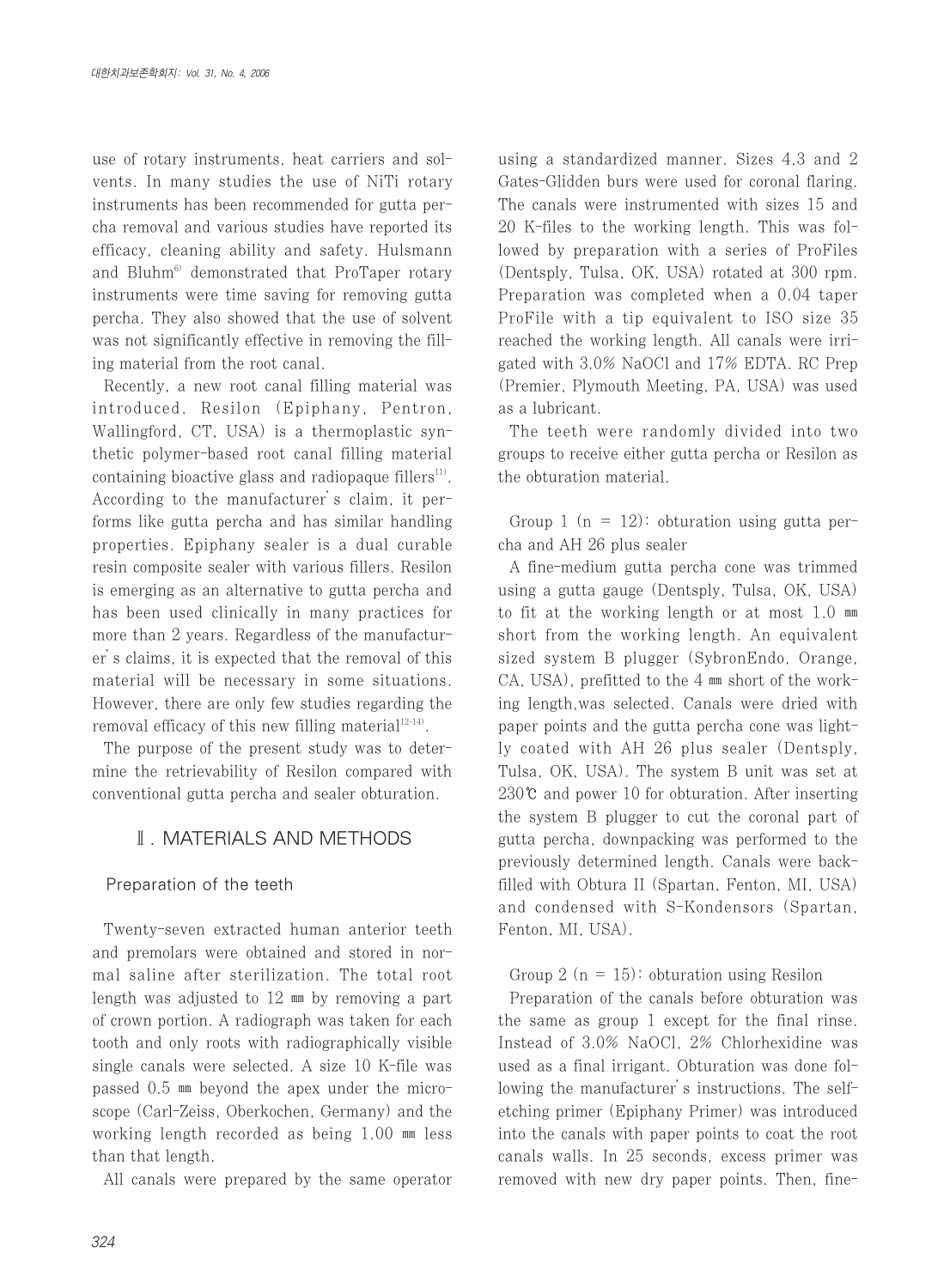medium sized Epiphany core was applied into the canal after being coated with Epiphany sealer. The system B unit was set at 150℃ and power 10 for obturation. For backfilling Epiphany pellet was inserted to Obtura II unit and the temperature setting was 150℃.

#### Retreatment

The samples were kept at 37℃ and 100% humidity for 7 days after the coronal and apical portion was sealed with utility wax.

Initially, sizes 4,3 and 2 Gates-Glidden burs were used to remove the coronal portion of the filling material. ProFiles were run at 500 rpm to remove the remainder. Light apical pressure was applied to work the files apically to the working length. RC Prep and 3% NaOCl were used during the instrumentation. Canals were enlarged to one size larger than the previous master apical size. The total time for retreatment was recorded commencing after the initial removal of filling material with Gates Glidden burs and ending when canals were instrumented by an ISO size 40, 0.04 taper ProFile.

After final instrumentation, all canals were irrigated with 3.0 ㎖ of 3% NaOCl, soaked with 1.0 ㎖ of 17% EDTA for 5 minutes and finally rinsed with 3.0 ml of sterile water. The time required for the final irrigation was not included in the total retreatment time.

## Sample analysis using SEM

The teeth were grooved vertically with burs and discs in the buccal and lingual surfaces. After being split longitudinally with a chisel, the samples were prepared for scanning electron microscopy. General cleanliness  $(x, 75)$  of the coronal, middle, and apical thirds was evaluated using 5 scoring system:

- 1 : clean, less than 10% of surface was covered by debris
- 2 : 10 30% of surface was covered by debris
- 3 : 30 60% of surface was covered by debris
- 4 : 60 90% of surface was covered by debris

5 : more than 90% of surface was covered by debris

For selected representative samples from each group, the observation was performed with higher magnifications ( $\times$  500 - 1,500) to examine whether the dentinal tubules were patent after filling materials were removed.

## Statistical analysis

Time required for material removal in two groups was measured in minutes and expressed as mean  $\pm$  SD. Group comparison was done using a Student t-test. A Chi-square analysis was performed to analyzed canal cleanliness and debris removal. A p value of  $\langle 0.05 \text{ was used to deter-}$ mine significance. All sample preparation, treatment was performed by a single operator. Evaluation for cleanliness was done by two dental students after calibration, and they made an agreement on each SEM picture.

## Ⅲ. RESULTS

Time required for complete removal of filling material

Time for retreatment in group 1 which was filled with gutta percha and AH 26 plus sealer was  $3.25 \pm 0.32$  minutes. In group 2, removing the Epiphany core and sealer from the canal took  $3.05 \pm 0.34$  minutes. There was no statistically significant difference between two experimental groups  $(p \nvert 0.05)$ .

#### Cleanliness of root canal walls

The results for root canal cleanliness are summarized in Table 1. There was no significant difference between the two experimental groups. Generally most of the specimens demonstrated clean surface with small amount of sealer. More debris remained in the apical and middle thirds than in the coronal part. The openings of dentinal tubules were detected under higher magnifications in both experimental groups (Figure 2).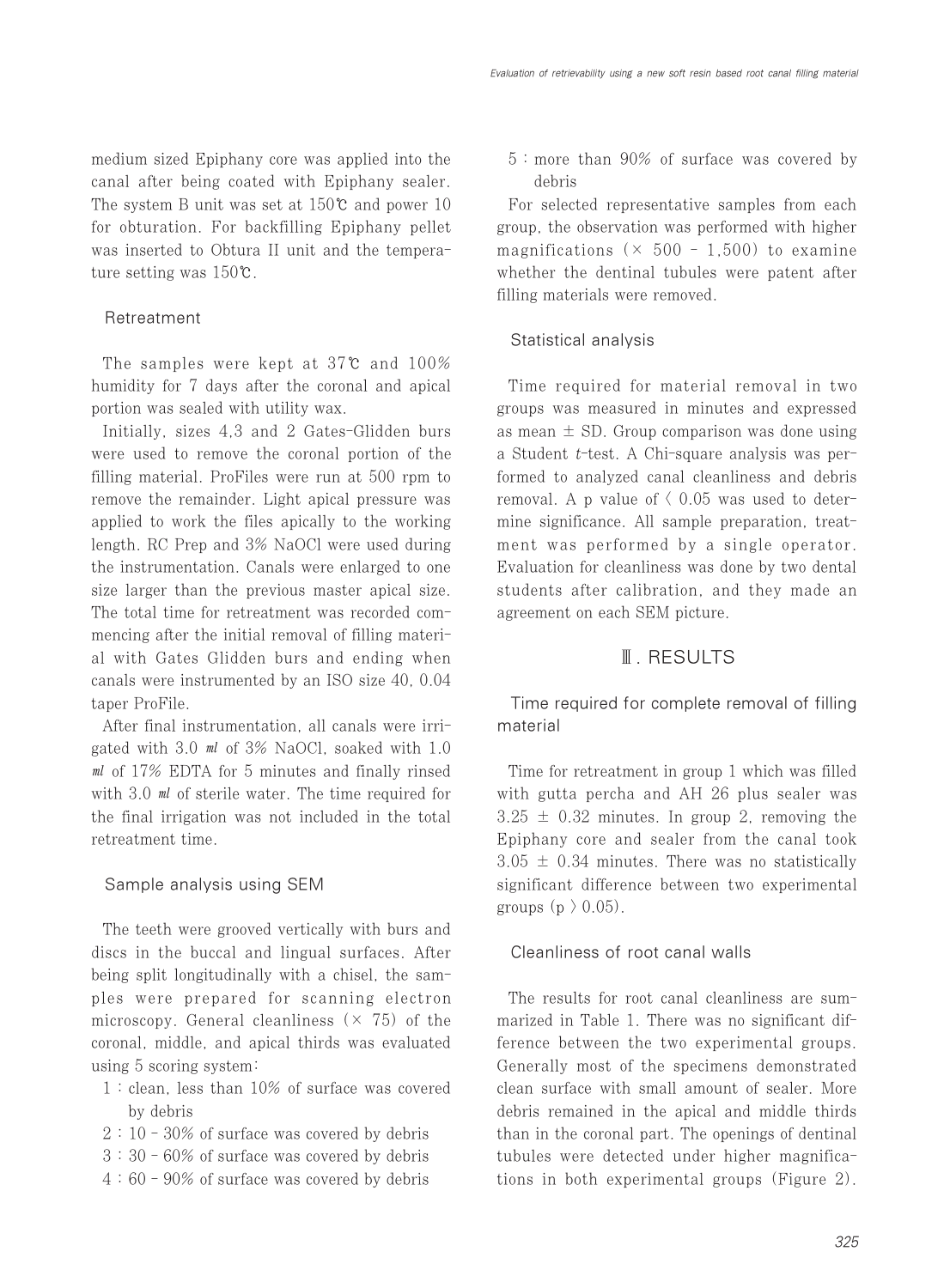| score                     |   | $\Omega$ | З |  | 5 |
|---------------------------|---|----------|---|--|---|
| $Gr1: GP + AH26 (n = 12)$ |   |          |   |  |   |
| Coronal                   | 4 | 5        | 3 |  |   |
| Middle                    |   | 5        | 6 |  |   |
| Apical                    |   | 6        |   |  |   |
| $Gr2: Resilon (n = 15)$   |   |          |   |  |   |
| Coronal                   | 6 | 6        | 3 |  |   |
| Middle                    | ↷ | 9        | 2 |  |   |
| Apical                    | О |          |   |  |   |

**Table 1.** SEM evaluation of cleanliness of root canal wall after filling material removal

Gr 1 : Group 1, in which canals were filled with gutta percha and AH 26 plus sealer;

Gr 2 : Group 2, in which canals were obturated with Resilon.

Five graded scoring system was used for evaluation  $(1 : clean, less than 10\%$  of surface was covered by debris,  $2 : 10 - 30\%$ ,  $3 : 30 - 60\%$ ,  $4 : 60 - 90\%$ ,  $5 :$  more than  $90\%$ ). Data mean the number of samples which were evaluated as a specific category.

However, dentinal tubules were not always patent. More smear layer was observed in the apical root wall.

# Ⅳ. DISCUSSION

Removing as much sealer and filling material as possible may be critical for the success of retreatment. In this study for removing the previous obturation, Gates-Glidden burs and ProFiles were used. There have been several studies evaluating the usage of NiTi rotary files in conventional retreatment<sup>3-10)</sup>. Even though Barrieshi-Nusair<sup>4)</sup> showed that the use of SS hand file was faster compared with NiTi files in gutta percha removal, most researchers reported that NiTi rotary files were efficient to retrieve old canal filling materi $als^{3,5)}$ .

Speed set up for removing gutta percha was slightly variable depending on the instrument types and operators. For example, Bramante and Betti<sup>15)</sup> used Quantec rotary files at 1500 rpm for filling material removal. On the other hand, Ferreira et al.<sup>5)</sup> used ProFiles rotated at 300 rpm for gutta percha removal. In the present study speed was adjusted to 500 rpm for removing the filling materials.

After material removal, more debris remained in the apical and middle thirds than in the coronal part. This is in accordance with other studies on gutta percha removal techniques. Masiero and Barletta $\delta$  reported the apical third had the most remaining material regardless of removal technique. Also Kosti et al.<sup>7)</sup> claimed that none of the methods used for the removal of root filling was totally effective, especially in the apical third. The result for this study demonstrated that canal enlargement to one size larger than original preparation might not be enough to render the dentinal wall clean and the tubules patent.

Ezzie et al.<sup>13)</sup> showed that Resilon was faster to remove than gutta percha. And de Oliveira et al.12) reported that the mean time required for removing gutta percha/AH 26 sealer and Resilon was 1.10[SSJ1] minutes and 0.89 minutes respectively. However, no significant difference was found in the efficacy of retreatment between gutta percha and Resilon groups in the present study.

As a summary the study showed that Resilon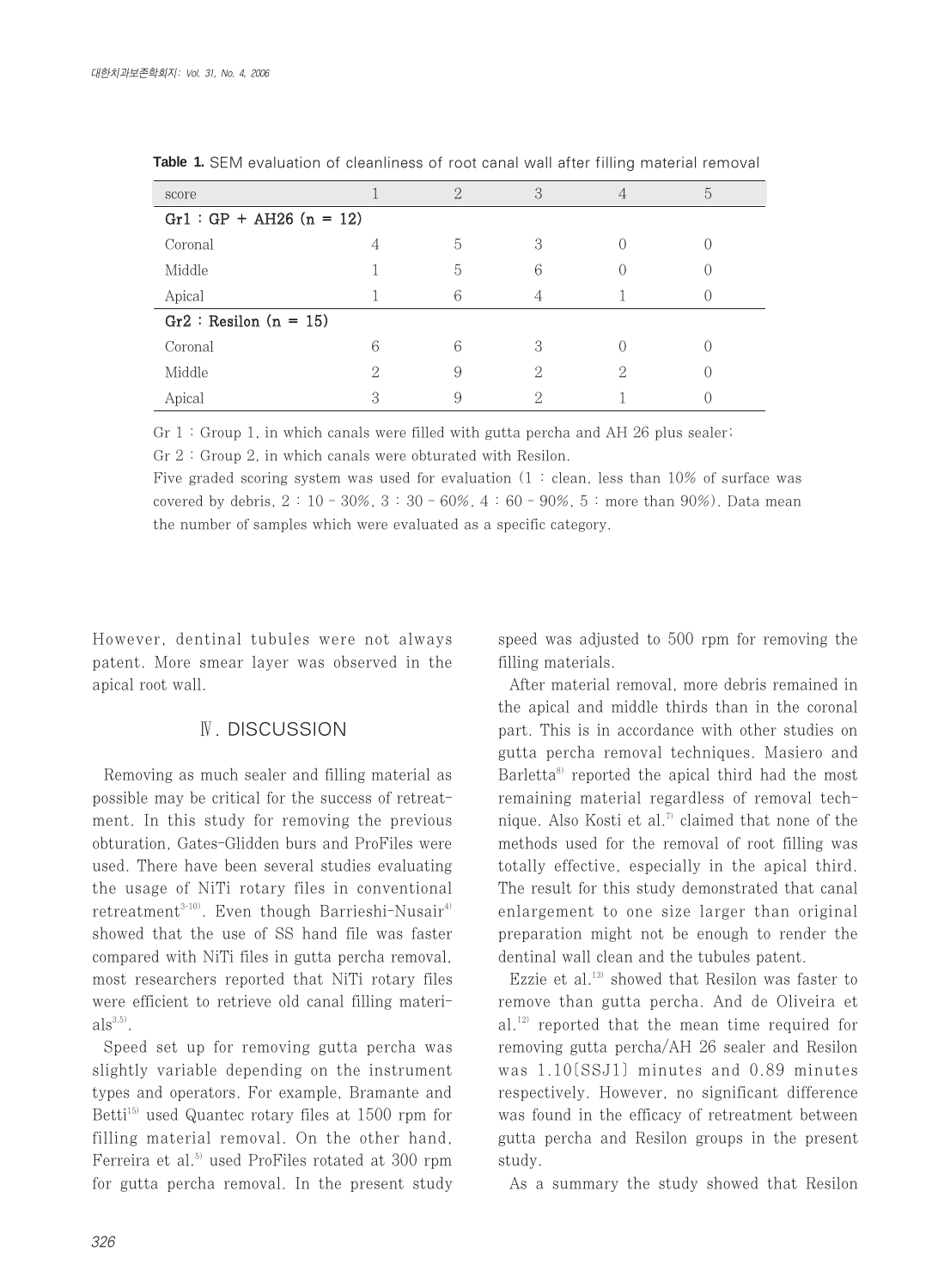

Evaluation of retrievability using a new soft resin based root canal filling material

15KU  $X506$ R 5KU

**Figure 1.** SEM pictures of sectioned roots after Resilon was removed by ProFiles.

Arrows indicate the root canal wall and arrow heads indicate the debris after retreatment. A : Middle portion of root canal wall revealed a clean surface after Resilon filling was removed (score 2). B : Coronal part of root showed multiple sealer debris (score 3). C : Apical root canal wall showed an unclean surface with debris (score 4).

**Figure 2.** SEM pictures under high magnifications for observation of the patency of dentinal tubules after Resilon removal. Some of specimens showed a clean surface and patent dentinal tubules (A and B). However, in some specimens, the surface was covered with smear layer (C).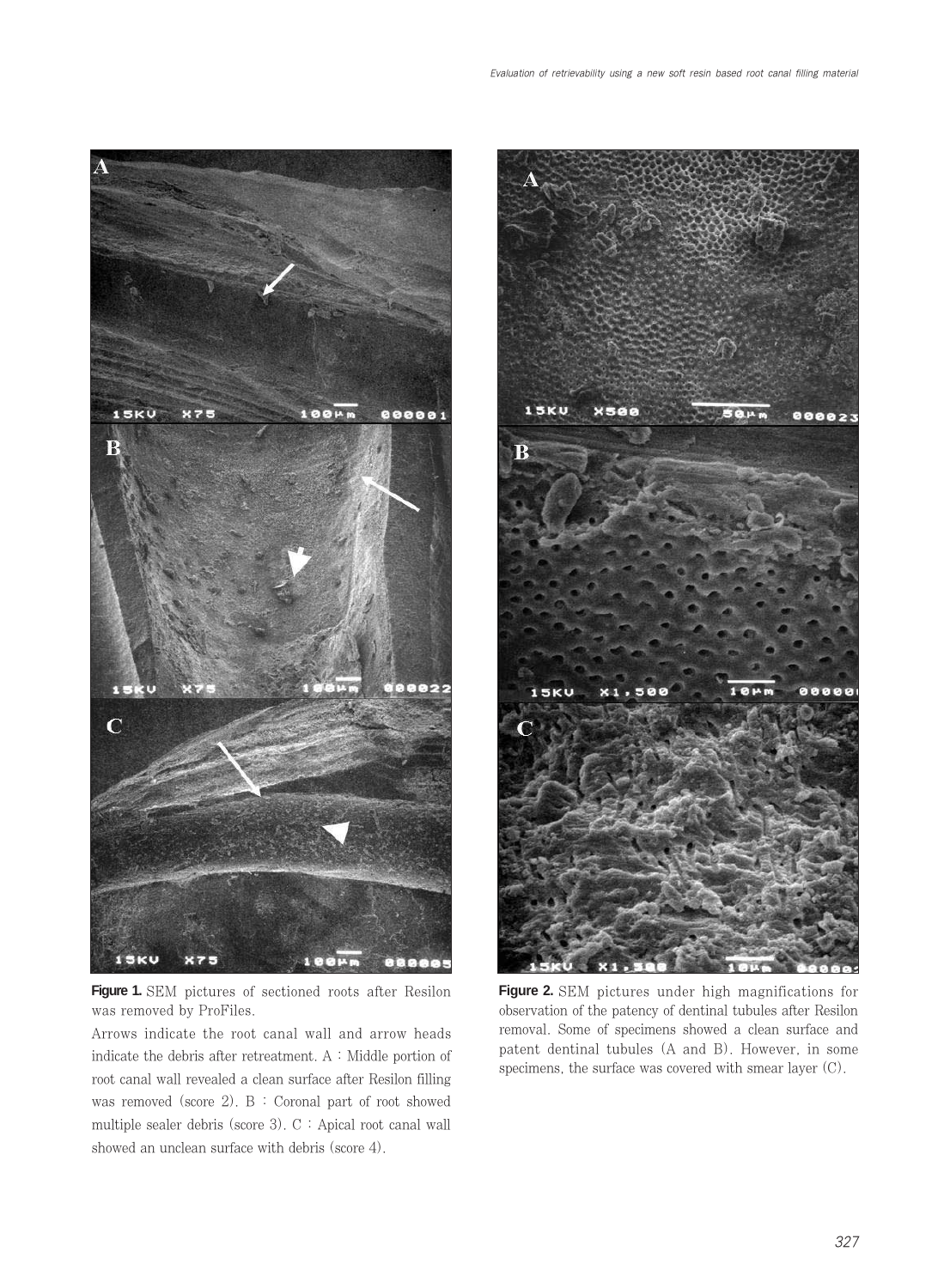was effectively removed by Gates Glidden burs and ProFiles. Its general handling properties for retrieval were similar to those of gutta percha.

## **REFERENCES**

- 1. Grossman L. Root canal therapy. Philadelphia: Lea & Febiger, p279, 1981.
- 2. Gilbert BO Jr, Rice RT. Re-treatment in endodontics. Oral Surg Oral Med Oral Pathol 64(3):333-338, 1987.
- 3. Baratto Filho F, Ferreira EL, Fariniuk LF. Efficiency of the 0.04 taper ProFile during the re-treatment of gutta-percha-filled root canals. Int Endod  $J$  35(8): 651-654, 2002.
- 4. Barrieshi-Nusair KM. Gutta-percha retreatment: effectiveness of nickel-titanium rotary instruments versus stainless steel hand files. J Endod 28(6):454-456, 2002.
- 5. Ferreira JJ, Rhodes JS, Ford TR. The efficacy of guttapercha removal using ProFiles. Int Endod J 34(4): 267-274, 2001.
- 6. Hulsmann M, Bluhm V. Efficacy, cleaning ability and safety of different rotary NiTi instruments in root canal retreatment. Int Endod J 37(7):468-476, 2004.
- 7. Kosti E, Lambrianidis T, Economides N, Neofitou C. Ex vivo study of the efficacy of H-files and rotary Ni-Ti instruments to remove gutta-percha and four types of sealer. Int Endod J 39(1):48-54, 2006.
- 8. Masiero AV, Barletta FB. Effectiveness of different techniques for removing gutta-percha during retreat-

ment. Int Endod J 38(1):2-7, 2005.

- 9. Schirrmeister JF, Wrbas KT, Meyer KM, Altenburger MJ, Hellwig E. Efficacy of different rotary instruments for gutta-percha removal in root canal retreatment. J Endod 32(5):469-472, 2006.
- 10. Schirrmeister JF, Wrbas KT, Schneider FH, Altenburger MJ, Hellwig E. Effectiveness of a hand file and three nickel-titanium rotary instruments for removing gutta-percha in curved root canals during retreatment. Oral Surg Oral Med Oral Pathol Oral Radiol Endod 101(4):542-547, 2006.
- 11. Teixeira FB, Teixeira EC, Thompson J, Leinfelder KF, Trope M. Dentinal bonding reaches the root canal system. J Esthet Restor Dent 16(6):348-354; discussion 354, 2004.
- 12. de Oliveira DP, Barbizam JV, Trope M, Teixeira FB. Comparison between gutta-percha and resilon removal using two different techniques in endodontic retreatment. J Endod 32(4):362-364, 2006.
- 13. Ezzie E, Fleury A, Solomon E, Spears R, He J. Efficacy of retreatment techniques for a resin-based root canal obturation material. J Endod  $32(4):341-$ 344, 2006.
- 14. Schirrmeister JF, Meyer KM, Hermanns P, Altenburger MJ, Wrbas KT. Effectiveness of hand and rotary instrumentation for removing a new synthetic polymer-based root canal obturation material (Epiphany) during retreatment. Int Endod  $J$  39(2): 150-156, 2006.
- 15. Bramante CM, Betti LV. Efficacy of Quantec rotary instruments for gutta-percha removal. Int Endod J 33(5):463-467, 2000.